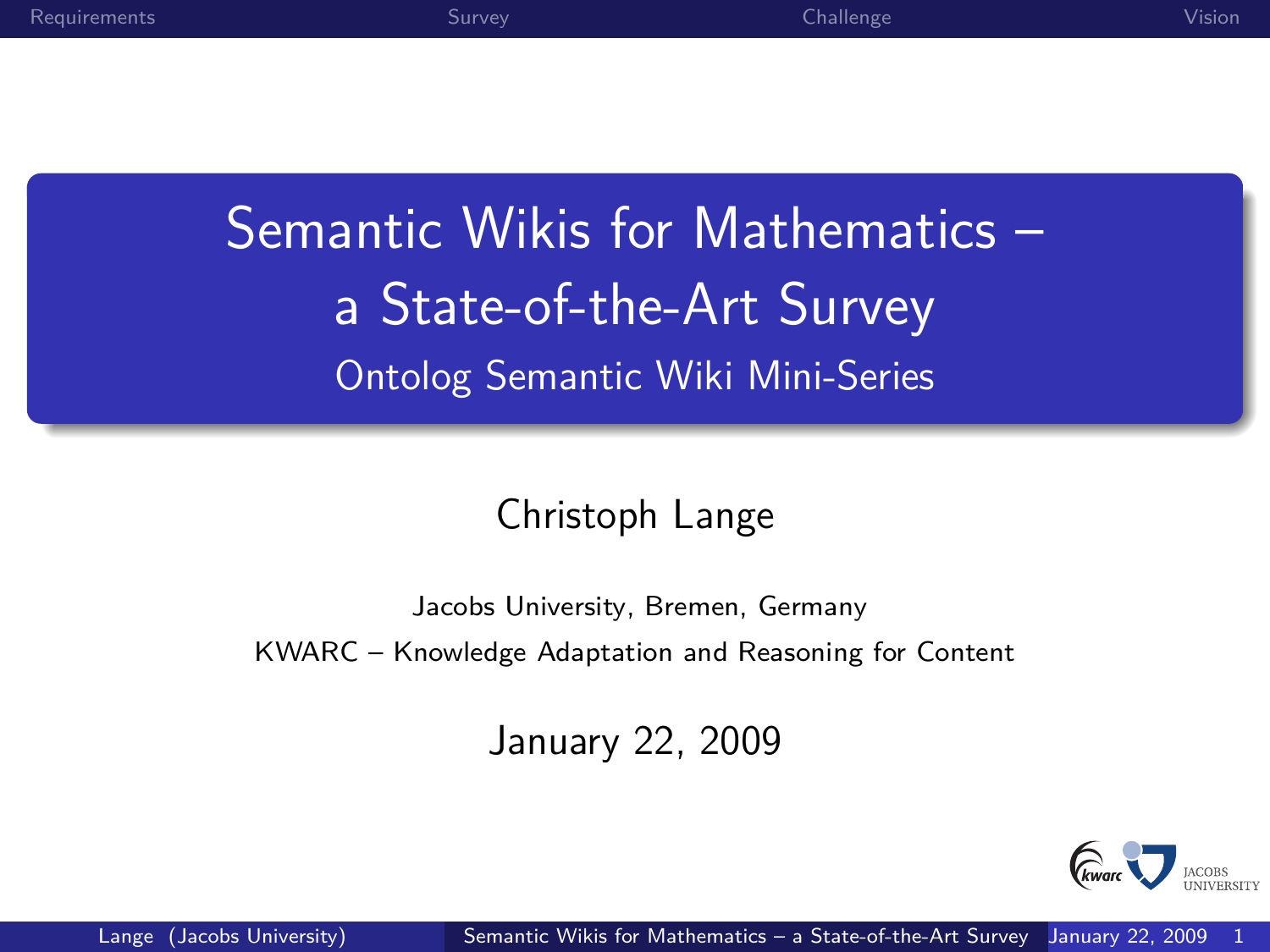

<span id="page-1-0"></span>Lange (Jacobs University) [Semantic Wikis for Mathematics – a State-of-the-Art Survey](#page-0-0) January 22, 2009 2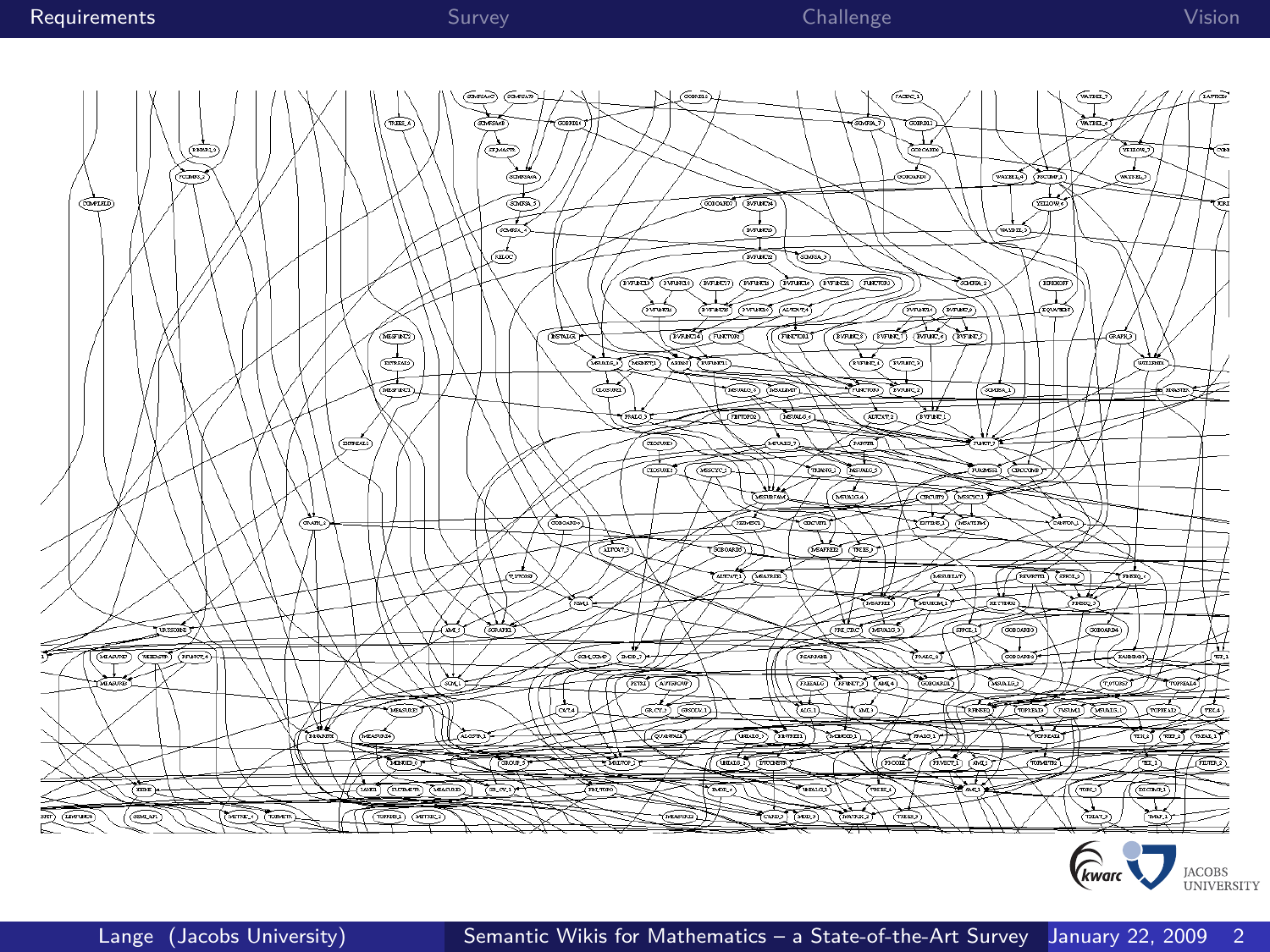# Requirements for Managing Mathematical Knowledge on the Web

- Ever-growing mathematical knowledge bases (previous slide: Mizar Mathematical Library, <http://www.mizar.org>)
- Wide acceptance of computer support in formal mathematics
	- automated theorem proving
	- computer algebra systems
- e-learning (e. g. ActiveMath: <http://www.activemath.org>)
- $\bullet$  computer-based math publishing: LAT<sub>E</sub>X, MathML

### **But: Hardly any systems for Math Collaboration [on the web]!**

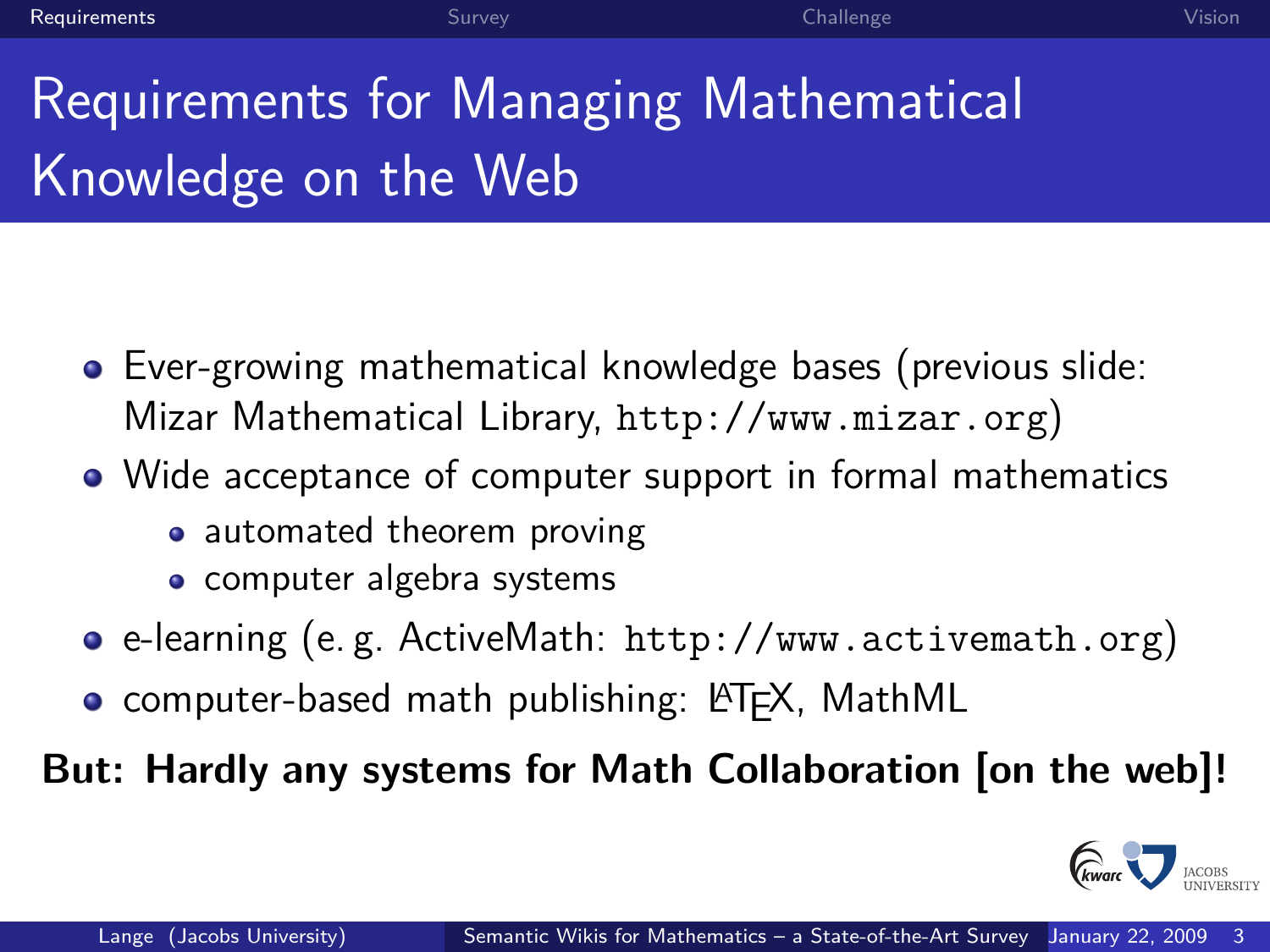## Survey: Wikis for Mathematical Knowledge

- Wikis for managing mathematical knowledge some semantic, some not
- Wiki engines with just LATEX or MathML input don't count
- Wiki sites with an ordinary engine and just mathematical content don't count

### Example

Googling for "math wiki" does not help much. Same as the "unreal wiki", which really exists  $\odot$ 

<span id="page-3-0"></span>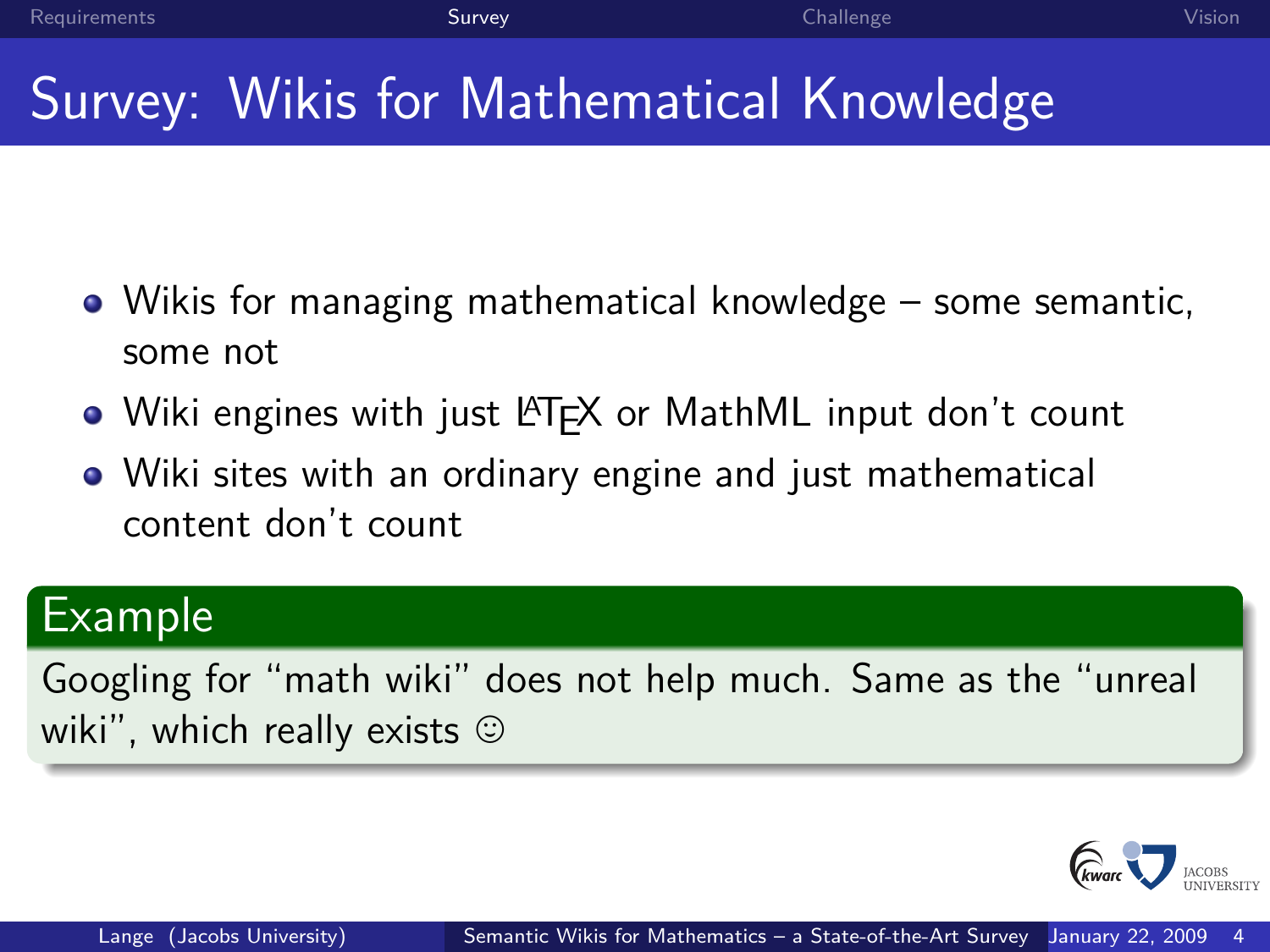# PlanetMath – Free Math Encyclopedia



Dedicated wiki engine, mathematical metadata and keywords used for search and navigation <http://www.planetmath.org>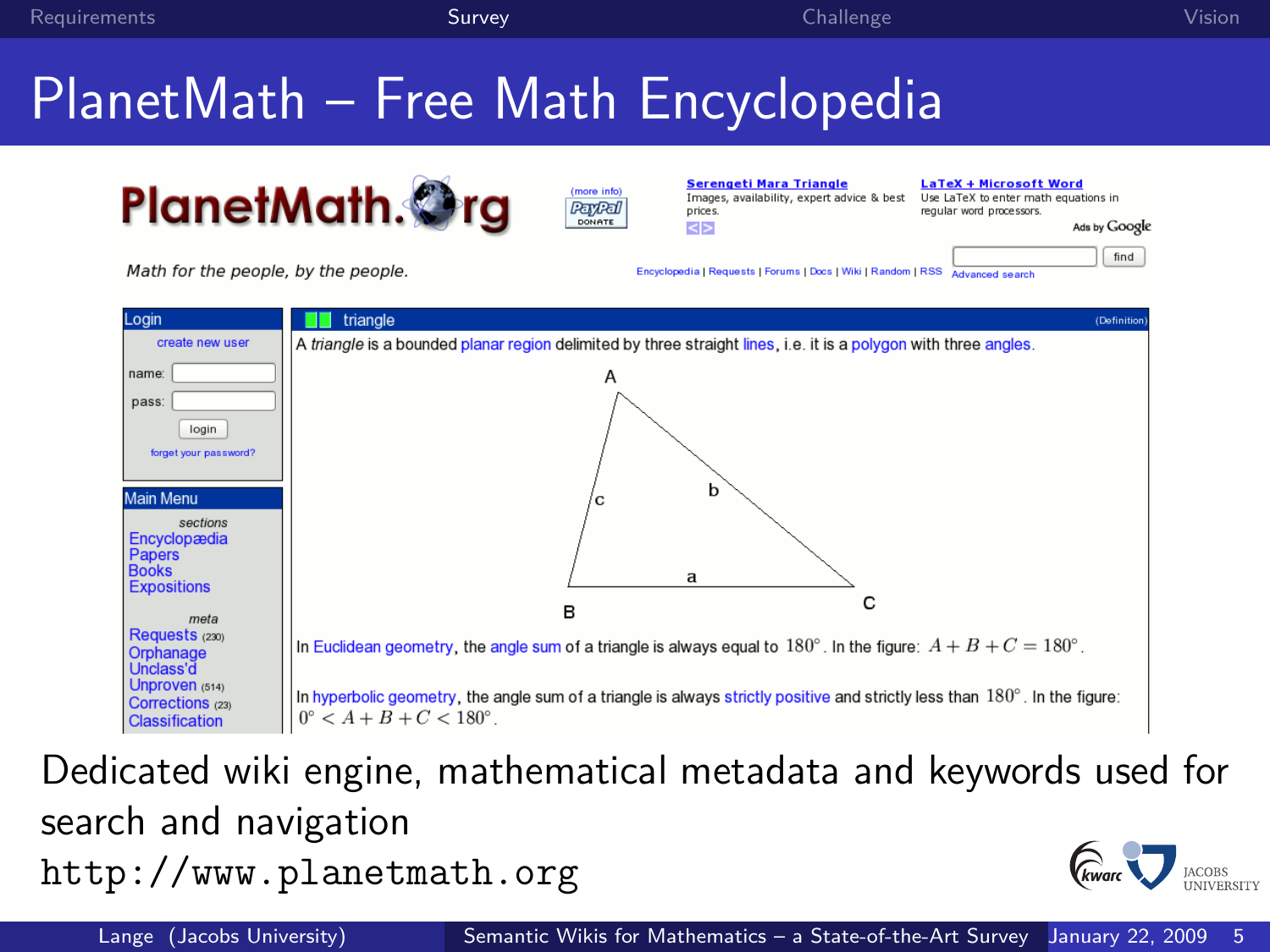### vdash – Automated Theorem Proving



Integrates the automated theorem prover Isabelle Not yet released but promising roadmap: web crawling, con[sist](http://kwarc.info)[ency](http://www.jacobs-university.de) <http://vdash.org>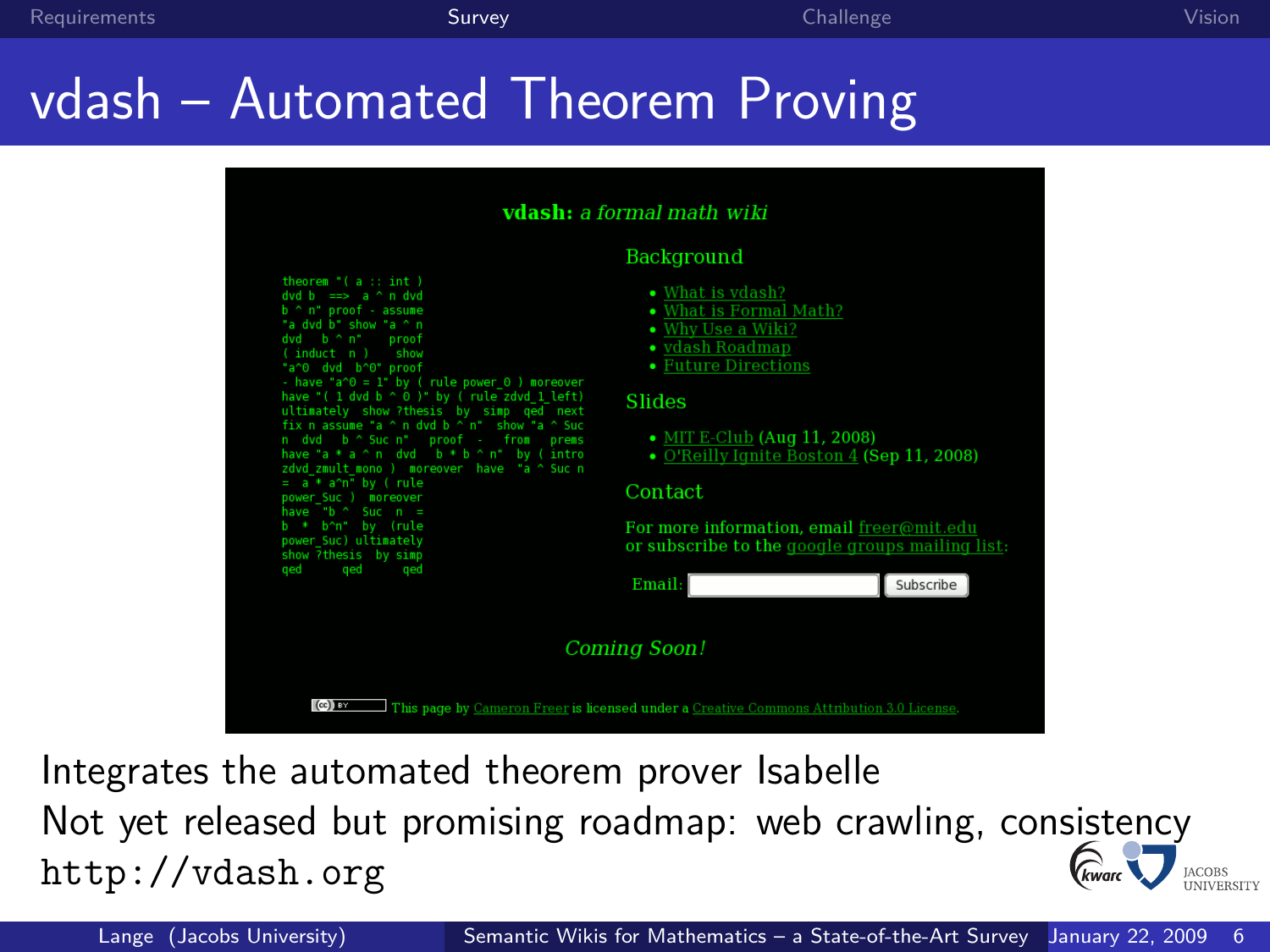## ProofWiki – Automated Theorem Proving

| MathWiki                                 | Binomial coefficient                                                                                                                                                                                                                                                                                                                                                                                              |  |  |  |  |  |
|------------------------------------------|-------------------------------------------------------------------------------------------------------------------------------------------------------------------------------------------------------------------------------------------------------------------------------------------------------------------------------------------------------------------------------------------------------------------|--|--|--|--|--|
| navigation<br>- Main Page<br>$C$ ontents | In mathematics, particularly in combinatorics, a binomial coefficient is a coefficient of any of the terms in the expansion of<br>the binomial $(x+y)$ <sup>n</sup> . Colloquially given, say there are <i>n</i> pizza toppings to select from, if one wishes to bake a pizza with<br>exactly k toppings, then the binomial coefficient expresses how many different types of such k-topping pizzas are possible. |  |  |  |  |  |
| <b>Featured</b> content                  | Definition<br>[edit]                                                                                                                                                                                                                                                                                                                                                                                              |  |  |  |  |  |
| Current events                           | Given a non-negative integer $n$ and an integer $k$ , the binomial coefficient is defined to be the natural number                                                                                                                                                                                                                                                                                                |  |  |  |  |  |
| · Random article                         |                                                                                                                                                                                                                                                                                                                                                                                                                   |  |  |  |  |  |
| syntactic search                         | $\binom{n}{k} = \frac{n \cdot (n-1) \cdots (n-k+1)}{k \cdot (k-1) \cdots 1} = \frac{n!}{k!(n-k)!}$ if $n \ge k \ge 0$                                                                                                                                                                                                                                                                                             |  |  |  |  |  |
|                                          | and                                                                                                                                                                                                                                                                                                                                                                                                               |  |  |  |  |  |
| Article<br>Search                        | $\binom{n}{k} = 0$ if $k < 0$ or $k > n$                                                                                                                                                                                                                                                                                                                                                                          |  |  |  |  |  |
| semantic search                          |                                                                                                                                                                                                                                                                                                                                                                                                                   |  |  |  |  |  |
|                                          | where $n!$ denotes the factorial of $n$ .                                                                                                                                                                                                                                                                                                                                                                         |  |  |  |  |  |
| Proof<br><b>Theorem</b>                  | <b>Definition in Coq (edit formalization)</b>                                                                                                                                                                                                                                                                                                                                                                     |  |  |  |  |  |
| toolbox                                  | Definition $C(n p:nat) : R :=$                                                                                                                                                                                                                                                                                                                                                                                    |  |  |  |  |  |
| - What links here                        | $(fact n) / ((fact p) * (fact (n - p))).$                                                                                                                                                                                                                                                                                                                                                                         |  |  |  |  |  |
| - Related changes                        | <b>Definition in Mizar (edit formalization)</b>                                                                                                                                                                                                                                                                                                                                                                   |  |  |  |  |  |
| • Upload file<br>- Special pages         |                                                                                                                                                                                                                                                                                                                                                                                                                   |  |  |  |  |  |
| · Printable version                      | definition<br>let k,n be natural number:                                                                                                                                                                                                                                                                                                                                                                          |  |  |  |  |  |
| <b>Permanent link</b>                    | func n choose k means                                                                                                                                                                                                                                                                                                                                                                                             |  |  |  |  |  |
| - Cite this page                         | :: NEWTON:def 3                                                                                                                                                                                                                                                                                                                                                                                                   |  |  |  |  |  |
| formalizations                           | for $l$ be natural number st $l = n - k$ holds<br>it = $(n!)/(((k!) * (1!))$ if n >= k                                                                                                                                                                                                                                                                                                                            |  |  |  |  |  |
| - Coa formalization                      | otherwise it = $\theta$ ;                                                                                                                                                                                                                                                                                                                                                                                         |  |  |  |  |  |
| <b>Isobelle formalization</b>            | end:                                                                                                                                                                                                                                                                                                                                                                                                              |  |  |  |  |  |
| • Mizar formalization                    | In Isabelle: create formalization                                                                                                                                                                                                                                                                                                                                                                                 |  |  |  |  |  |
| <b>OMDoc</b> document                    |                                                                                                                                                                                                                                                                                                                                                                                                                   |  |  |  |  |  |

Integrates automated theorem prover Coq (future: more); prototype Prototype/mockup at <http://prover.cs.ru.nl/wiki.php> Don't confuse with non-semantic proofwiki.org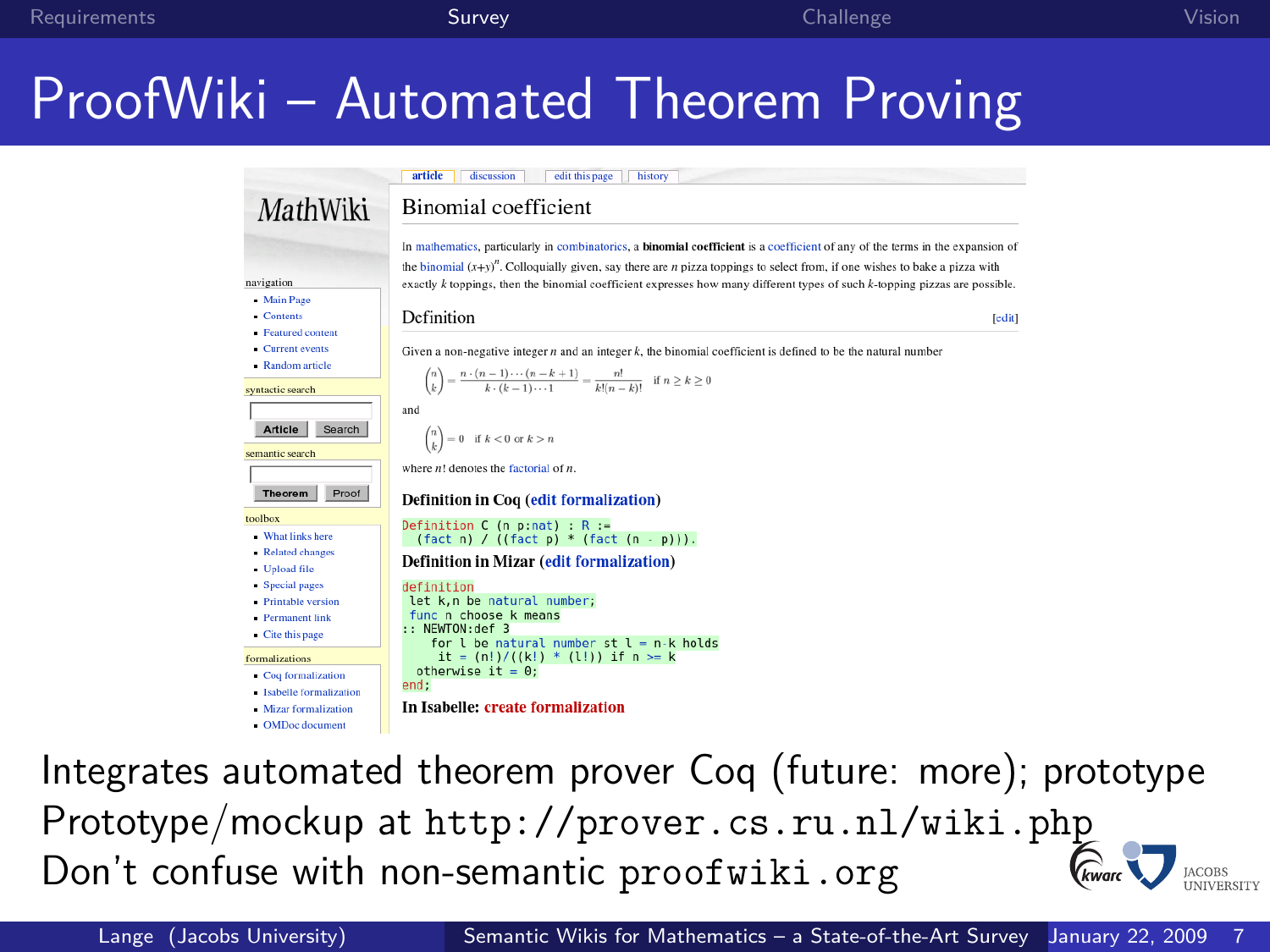### ASciencePad – Personal Wiki

### ASciencePad a TiddlyWiki suitable for scientific notes

StartHere ASciencePad MathExamples Download Thanks

#### **MathExamples**

PeterJipsen, 14 January 2006 (created 13 January 2006)

no tags To edit this webpage, you first need to get a local copy of it and the modified HTMLArea editor (bundled at http://math.chapman.edu/~jipsen/asciencepad). If you are using Internet Explorer, you also need to install the MathPlayer and AdobeSVGview plugins. Firefox 1.5 may need some additional fonts (if squareroots display incorrectly).

Assuming things are setup ok, just double-click any plain text or heading to start the editor. To insert math, you can click the "Insert New Math" button  $($   $\leq$  +  $)$  or you can type a backquote (usually on the top-left corner of us-keyboards, but you can also configure this so that another key is used, e.g. \$). In the red box that appears, you type your mathematics using a calculator-style syntax (called linear ASCII math). If you need specific symbols and don't know (or don't remember) what to type, click the "Insert Math Symbols" button (S.) and choose from the popup window. When you click outside of the red box, the expression is displayed in typeset form using MathML (usually in red, but this can also be changed).

Here is an example:  $\int_{-1}^{1} \sqrt{1-x^2} dx = \frac{\pi}{\pi}$  is the area of a unit semicircle. Point at the formula to see what was typed. (If

integrals are unfamiliar, consider the example below.)

To create a graph of this semicircle, click the "Insert Graph" button, enter sqrt(1-x\*2) from -1 to 1 and change the values for xmin, xmax, ymin, ymax (here I also chose to have the graph positioned "float right").

Finally, click "done" right above the editor window, and then click "save changes" on the top right column of the webpage (there is also an option to save the file automatically after every edit) That's it!

Another example: The roots of the quadratic equation

 $ax^2 + bx + c = 0$  are  $x_{1,2} = \frac{-b \pm \sqrt{b^2 - 4ac}}{2a}$ 



search

**SiteTitle** Sitellid Charlidare SwitchingOffWYSIWYG Thanks TiddlyWiki

TiddlyWiki (local, single-user JavaScript wiki) with MathML and SVG Can calculate and graph <http://math.chapman.edu/~jipsen/asciencepad/>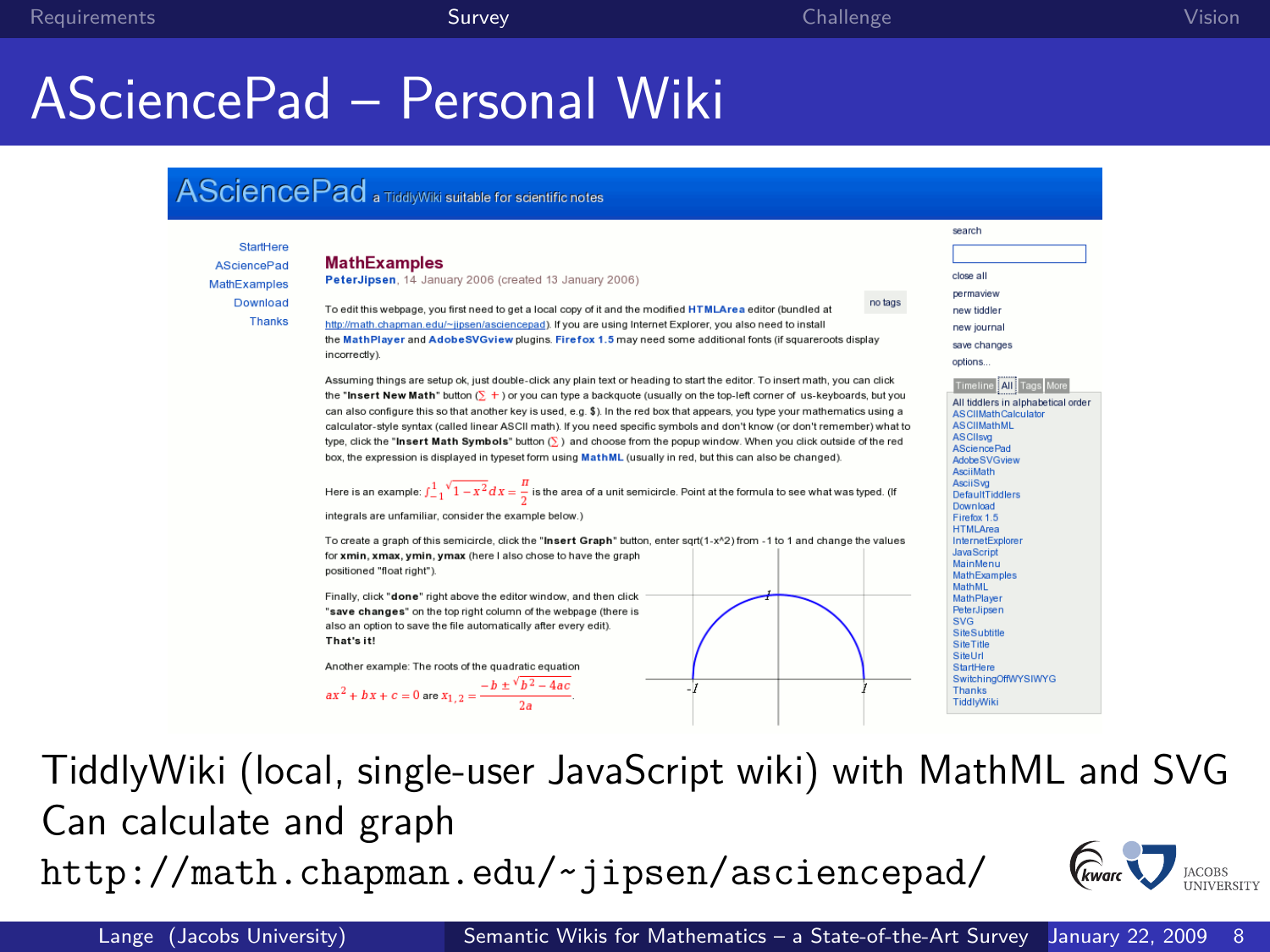### WebMathematica wiki – Computer Algebra



MediaWiki rewrite integrating WebMathematica CAS frontend Can do computer algebra, computations, graphing, . . . http://www.mathematica-users.org/webMathematica/Wiki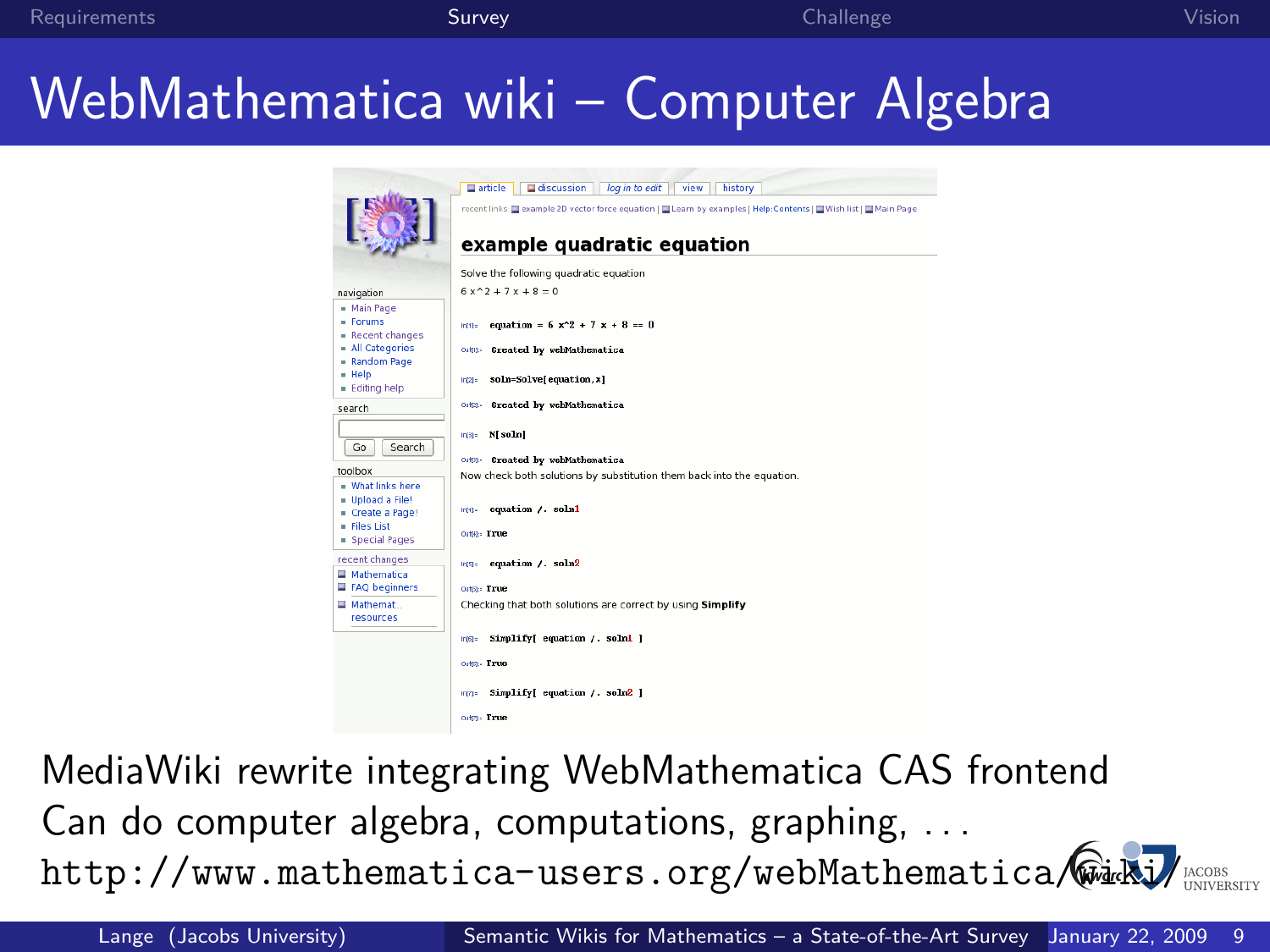## SlugMath – SMW for E-Learning

|                                                                                                  | discussion<br>history<br>view source<br>page                    | The SlugMath Wiki is under heavy development!          |                                   |                                     |  |  |  |  |  |
|--------------------------------------------------------------------------------------------------|-----------------------------------------------------------------|--------------------------------------------------------|-----------------------------------|-------------------------------------|--|--|--|--|--|
|                                                                                                  | Nav/Statement                                                   |                                                        |                                   |                                     |  |  |  |  |  |
|                                                                                                  | The following table lists all of the statements in the wiki.    |                                                        |                                   |                                     |  |  |  |  |  |
| navigation                                                                                       | <b>⊠</b> Page Link                                              | <b>M</b> Title                                         | <b>⊠ Statement</b><br><b>Type</b> | $M$ Clusters                        |  |  |  |  |  |
| · Main Page<br>Recent changes<br>- Help<br>. Wanted<br>- Bibliography                            | State/A OR B is logically equivalent to NOT A<br>IMPLIES B      | A OR B is logically equivalent to NOT A IMPLIES B      | Fact                              | Clust/Logic and<br>foundations      |  |  |  |  |  |
|                                                                                                  | State/Additivity of polynomial degrees                          | Additivity of polynomial degrees                       | Proposition                       | Clust/The algebra of<br>polynomials |  |  |  |  |  |
| mathematics                                                                                      | State/Fields are integral domains                               | All fields are integral domains                        | Proposition                       | Clust/Basic ring theory             |  |  |  |  |  |
| <b>Clusters</b><br><b>Statements</b><br><b>I</b> Lexicon<br>· Definitions<br><b>B</b> Structures | State/Arithmetic of residues is well-defined                    | Arithmetic of residues is well-defined                 | Proposition                       | <b>Clust/Modular arithmetic</b>     |  |  |  |  |  |
|                                                                                                  | State/Arithmetic progression rule for binary<br>quadratic forms | Arithmetic progression rule for binary quadratic forms | Proposition                       | Clust/Binary quadratic<br>forms     |  |  |  |  |  |
|                                                                                                  | <b>State/Axiom of choice</b>                                    | Axiom of Choice                                        | Axiom                             | Clust/ZFC axioms of set<br>theory   |  |  |  |  |  |
| pegagogy<br><b>Classes</b><br><b>Courses</b><br>$s$ Skills<br><b>a</b> Tasks                     | <b>State/Axiom of extensionality</b>                            | Axiom of Extensionality                                | Axiom                             | Clust/ZFC axioms of set<br>theory   |  |  |  |  |  |
|                                                                                                  | <b>State/Axiom of infinity</b>                                  | Axiom of Infinity                                      | Axiom                             | Clust/ZFC axioms of set<br>theory   |  |  |  |  |  |
| · Activities                                                                                     | <b>State/Axiom of pairing</b>                                   | Axiom of Pairing                                       | Axiom                             | Clust/ZFC axioms of set             |  |  |  |  |  |

Semantic MediaWiki containing formal core of math lectures <http://slugmath.ucsc.edu/mediawiki/>

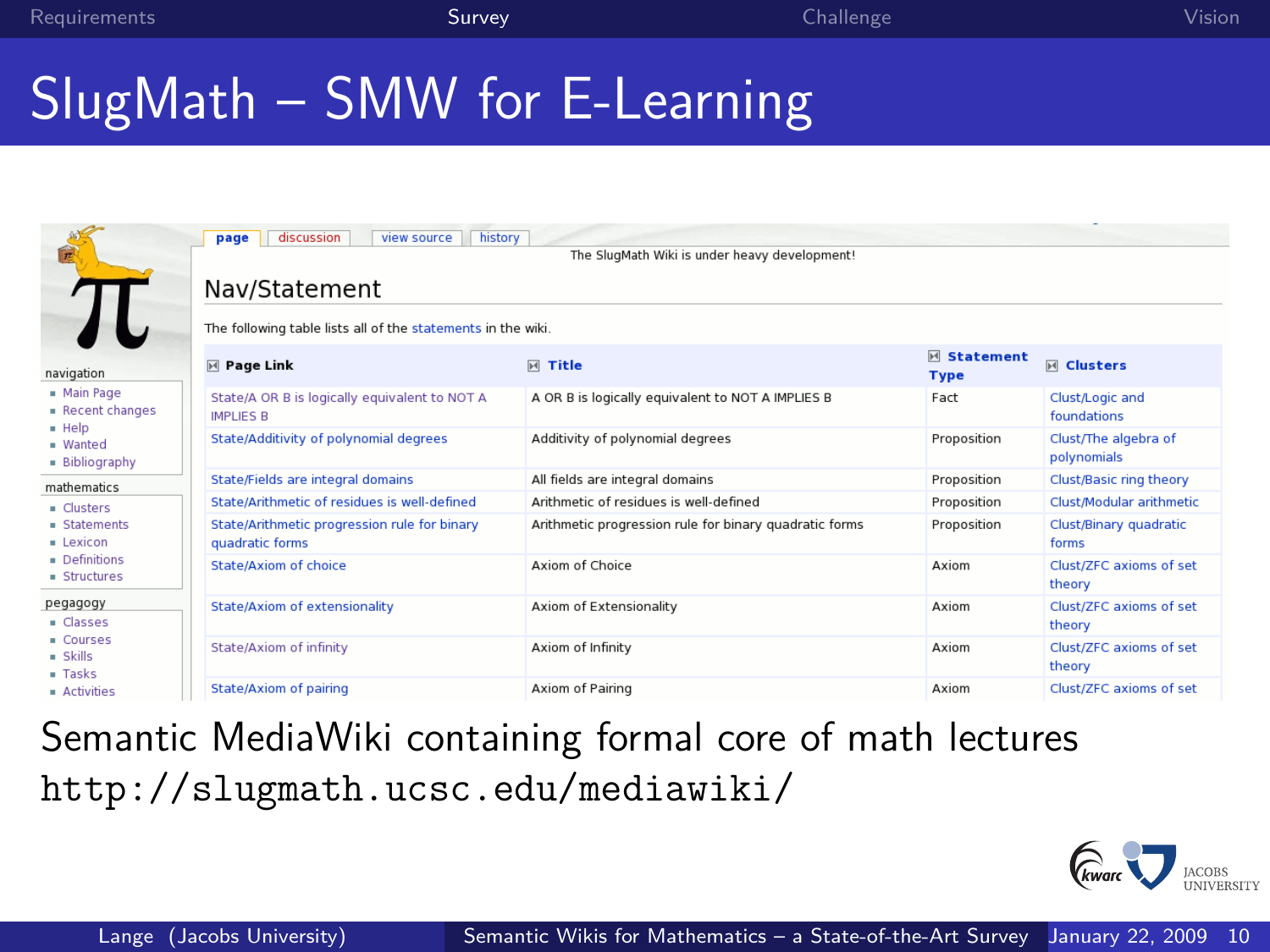### SWiM – Ontology-based Semantic Wiki

|                                                                                                                                                                  | Article<br>Discuss                                                                                                                                                                                                 | Metadata    | Context | Ddit. | Annotate | History |                                                                                                                                                                                                                                                                    |                                                                                                                                     |                                                 |            |                                                                                                                                                                                                                        |  |
|------------------------------------------------------------------------------------------------------------------------------------------------------------------|--------------------------------------------------------------------------------------------------------------------------------------------------------------------------------------------------------------------|-------------|---------|-------|----------|---------|--------------------------------------------------------------------------------------------------------------------------------------------------------------------------------------------------------------------------------------------------------------------|-------------------------------------------------------------------------------------------------------------------------------------|-------------------------------------------------|------------|------------------------------------------------------------------------------------------------------------------------------------------------------------------------------------------------------------------------|--|
|                                                                                                                                                                  |                                                                                                                                                                                                                    |             |         |       |          |         |                                                                                                                                                                                                                                                                    |                                                                                                                                     | Languages: Feel (de)                            | References |                                                                                                                                                                                                                        |  |
|                                                                                                                                                                  | arith1<br>Identifier: cd:arith1<br>Types<br>omo:ContentDictionary - omo:ContentDictionary # on:a:SignatureDictionary - oma:ContentDictionary #<br>ome:ContentNctionaryGroup - ana:Constitutioncept - rats:Aesource |             |         |       |          |         |                                                                                                                                                                                                                                                                    | es de                                                                                                                               | outgoing<br>[4] has author<br>Fl has Discussion |            |                                                                                                                                                                                                                        |  |
| <b>Jerc</b><br>. User Page<br>(Administrator)<br>· Preferences<br>- Logout<br>· Theme:<br>[tundra] [soria]<br>Nevigation<br>. Don't bit Help<br>- Recent Changes | CD Base:<br>http://www.coenmath.org/od<br>Date:<br>2008-10-02<br>Version:<br>$\alpha$<br><b>Review Date:</b><br>2006-03-30<br>Status:<br>draft<br>This CD defines symbols for common arithmetic functions.         |             |         |       |          |         |                                                                                                                                                                                                                                                                    |                                                                                                                                     |                                                 |            | Frauer: 11/01/07/08<br>E contensivebellufinitien<br>area suaha<br>arrill 1+000 ocd<br>artha+bia lcm<br>attravelven<br>arregione<br>artistician.<br>arthlaning<br>arth3+plus<br>arth3+open<br>artho-orated<br>$AT2-000$ |  |
| Search                                                                                                                                                           | Symbol Definition (Icm)                                                                                                                                                                                            |             |         |       |          |         |                                                                                                                                                                                                                                                                    |                                                                                                                                     | Dreen third                                     |            | arth3+ssm                                                                                                                                                                                                              |  |
| Search<br>Go                                                                                                                                                     | Role:<br>application                                                                                                                                                                                               |             |         |       |          |         |                                                                                                                                                                                                                                                                    |                                                                                                                                     |                                                 | al handwid | <b>MANUFACTURERS</b><br>article and mines.                                                                                                                                                                             |  |
| Edit<br>٠                                                                                                                                                        | <b>Title:</b>                                                                                                                                                                                                      |             |         |       |          |         |                                                                                                                                                                                                                                                                    |                                                                                                                                     |                                                 | Fl type    |                                                                                                                                                                                                                        |  |
| <b>Create Resource</b><br>- Create Class<br>- Create Property<br>· Create Multimedia<br>· Create Template<br>» Delete Resource                                   | <b>Least Common Multiple</b><br>Description:<br><b>Pragmatic MathML:</b>                                                                                                                                           |             |         |       |          |         | This n-ary operator is used to construct an expression which represents the least common multiple of its arguments. If no argument is<br>provided, the lom is 1. If one aroument is provided, the lom is that aroument. The least common multiple of x and 1 is x. |                                                                                                                                     | Dopen third                                     | a) untyped | Contemto etionary<br>ContrathConcept<br>Entauro<br>incoming                                                                                                                                                            |  |
| · Add Relation<br>. Remove Relation                                                                                                                              | at level to                                                                                                                                                                                                        |             |         |       |          |         |                                                                                                                                                                                                                                                                    |                                                                                                                                     |                                                 | Socialism  |                                                                                                                                                                                                                        |  |
| System<br>· Manage Action<br><b>Raft</b><br>- Manage Users<br>» Manage Roles<br>· Mencos                                                                         | type: MathMLType<br><b>Dopen think</b><br>Property:<br>$lcm(a,b) = a^*b/qcd(a,b)$<br>XML (OpenMath)<br>Content MathML<br>Prefix form                                                                               |             |         |       |          |         |                                                                                                                                                                                                                                                                    | 10 Digg this<br><b>Boyd to delivered</b><br><b>Direct to Furl</b><br>O Post to Magnolia<br>of Port to Vatico<br><b>CO</b> Permalink |                                                 |            |                                                                                                                                                                                                                        |  |
| Namespaces<br>. Ruth Cathes<br>- Rebuild Index<br>· Restart System<br>٠.                                                                                         | <b>Presentation MathML</b><br>$lcm(a, b) = \frac{1}{q+d(a, b)}$<br><b>Property:</b>                                                                                                                                | <b>Cabi</b> |         |       |          |         | for all integers a.b   There does not exist a c>0 such that c/a is an Integer and c/b is an Integer and lom(a,b) > c.                                                                                                                                              |                                                                                                                                     | fores thid                                      |            |                                                                                                                                                                                                                        |  |
| Tools<br>» Export<br>- Irroort<br>+ Print Wear<br>· Permaksk<br><b>Building</b>                                                                                  | XML (OpenMath)<br>Content MathML<br>Prefix form<br>Presentation MathML<br>March 1979, William Warners and American March 2019, March 2019                                                                          |             |         |       |          |         |                                                                                                                                                                                                                                                                    |                                                                                                                                     |                                                 |            |                                                                                                                                                                                                                        |  |

Ontology of math. knowledge structures at the core Editing, RDF-powered navigation and queries, argumentation <http://wiki.openmath.org> / <http://kwarc.info/projects/swim/>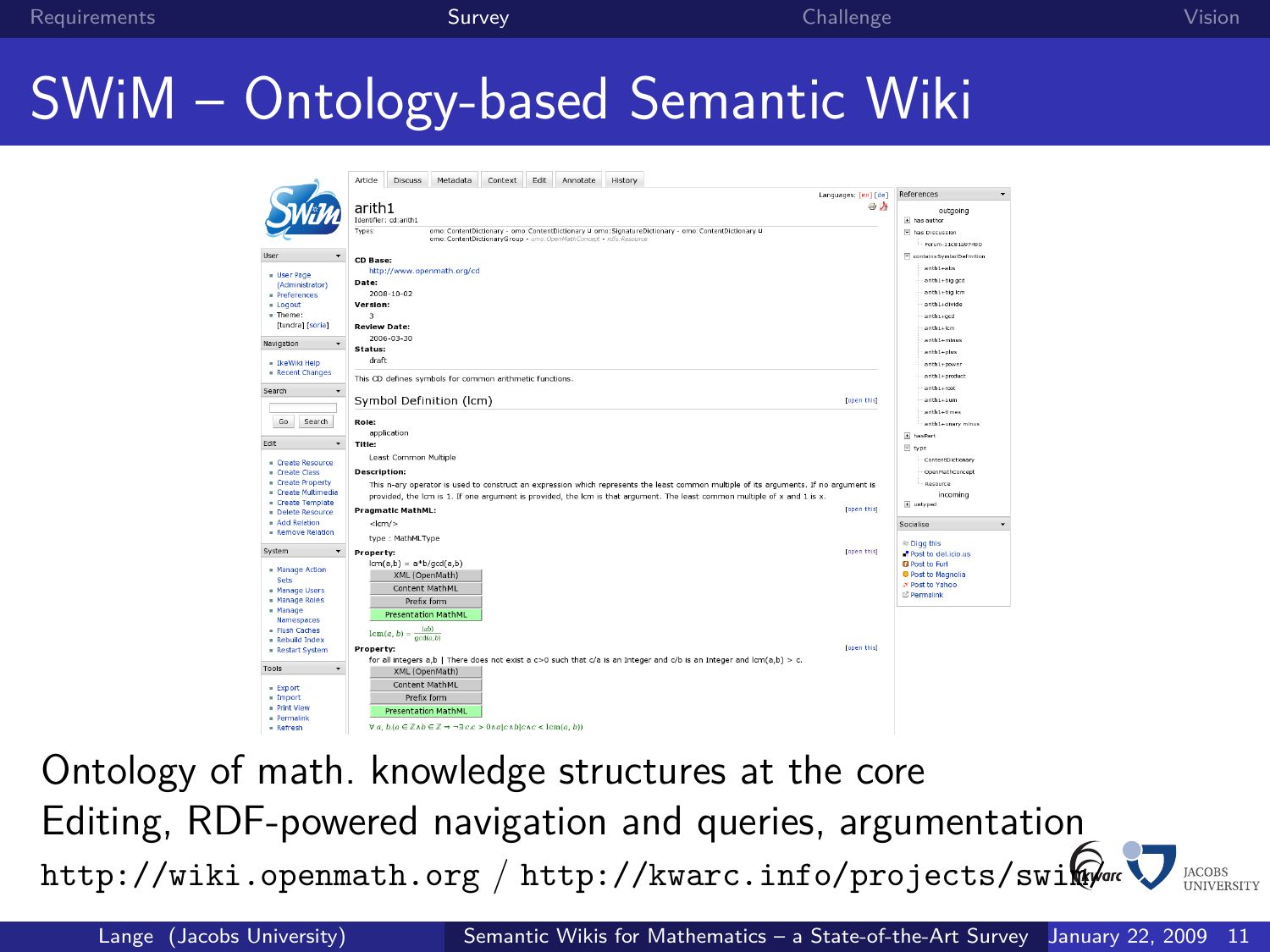# Summary

|              | Planet<br>Math | vdash | Proof<br>Wiki | AScience<br>Pad | Web<br>Mathe- | Slug<br>Math | <b>SWiM</b> |
|--------------|----------------|-------|---------------|-----------------|---------------|--------------|-------------|
|              |                |       |               |                 | matica        |              |             |
| Sem. Web     | n              | n     | n             | n               | n             | $\checkmark$ | v           |
| Metadata     |                | n     | n             | n               | n             | (y)          | ٧           |
| Sem.         | n              | v     | y/n           | n/y             | у             | n            | y           |
| Formulae     |                |       |               |                 |               |              |             |
| Verification | n              | v     | v             | n               | (y)           | n            | (n)         |
| Computation  | n              | (y)   | y)            | $\mathbf{v}$    | v             | n            | n           |
| Graphing     | n              | n     | n             | v               | v             | n            | n           |
| Learning     | (y)            | n     | (y)           | n               | n             | v            | (n)         |
|              |                |       |               |                 |               |              |             |

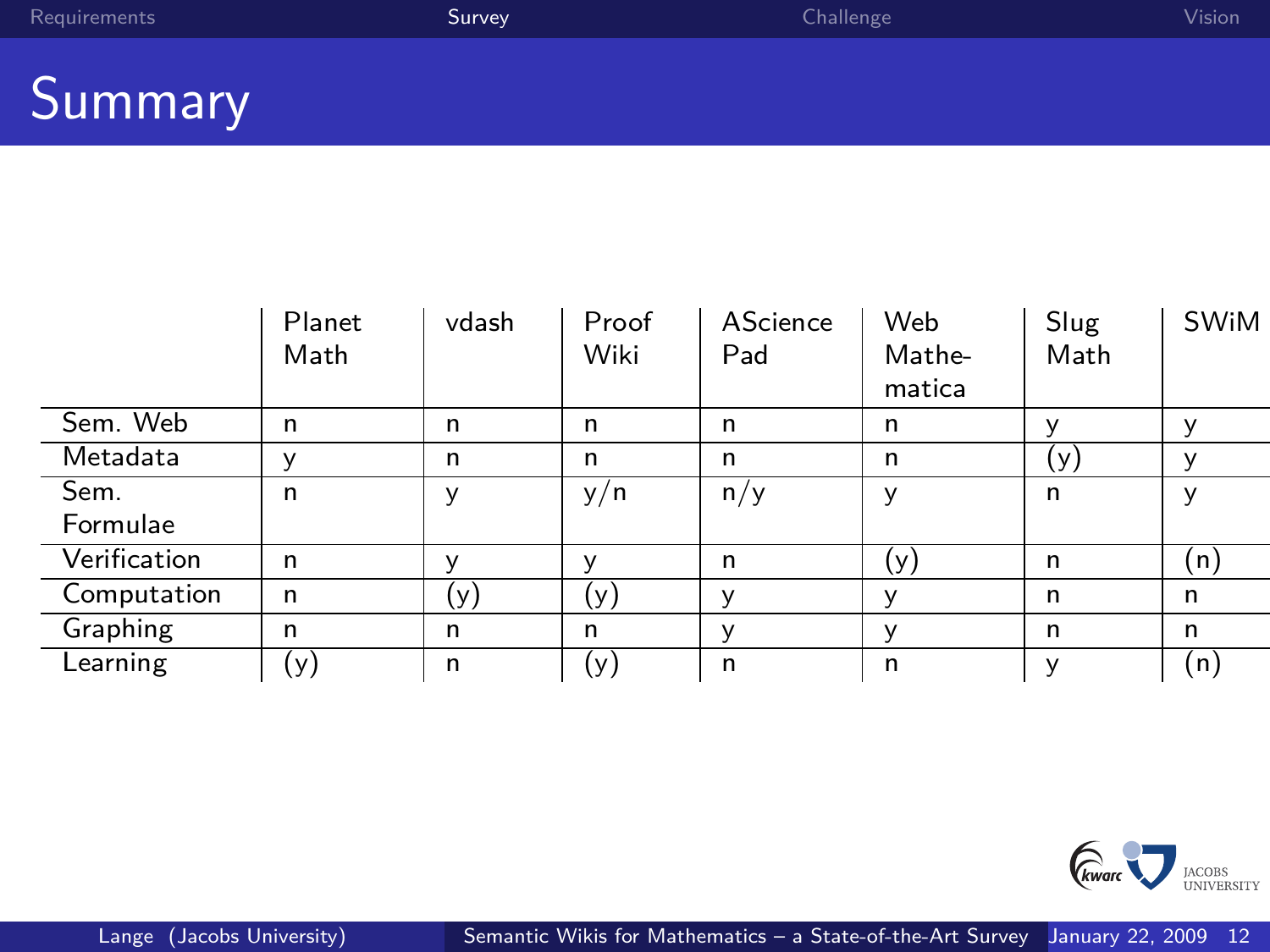# Formality Challenge

- Wiki is informal and agile
- Mathematical knowledge should be correct
- Currently different wikis for different formality levels
- Ultimate goal: one wiki for formal and informal mathematics
	- evolving an informal proof sketch into a formal proof
	- explaining a formal definition informally
	- combining formal and informal data (e.g. for search)
	- multi-level validation: syntax, link structure, theory structure, proofs
	- OMDoc (SWiM's language) has the potential, but it's a long way

<span id="page-12-0"></span>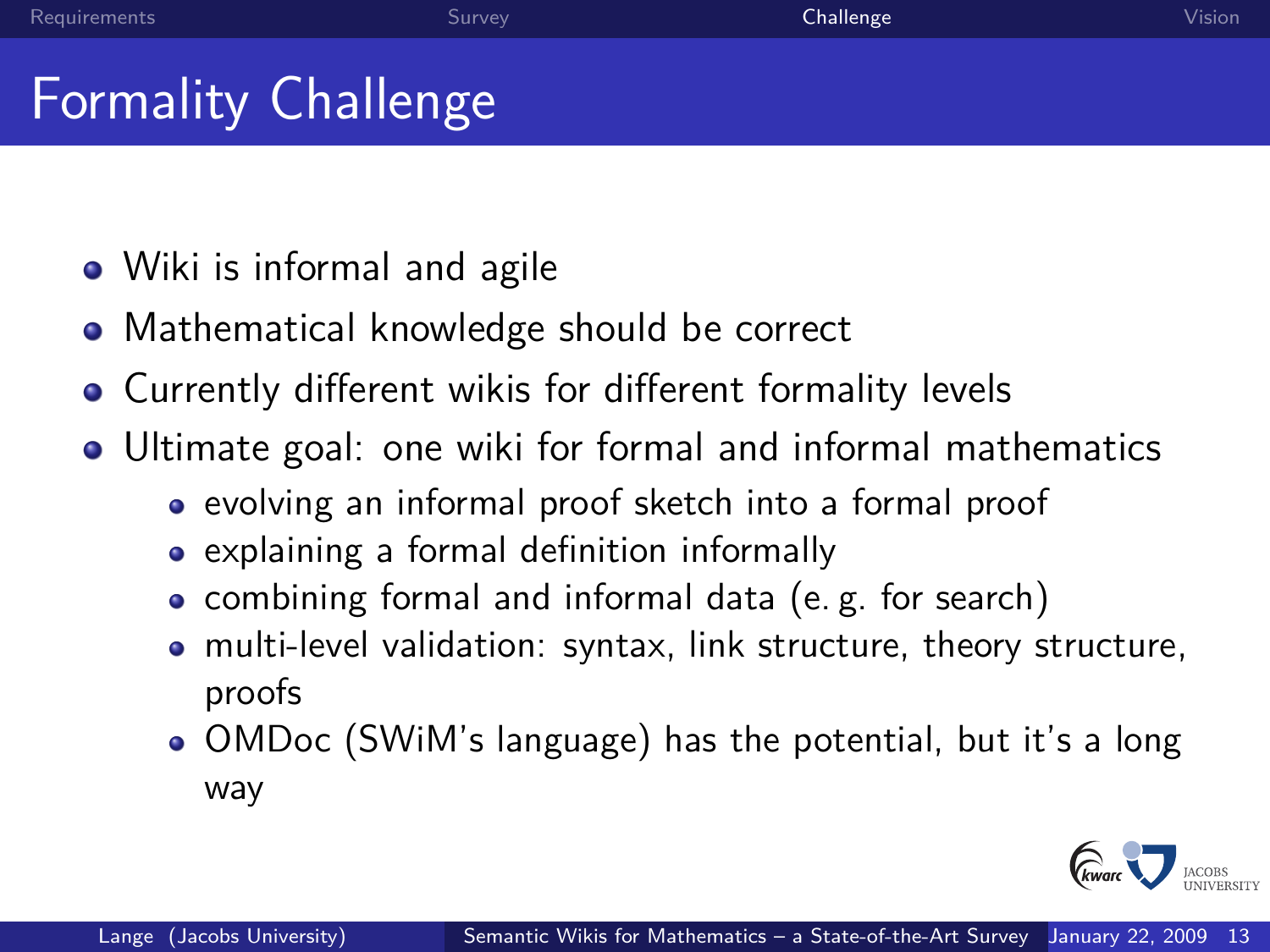## Vision: Active Mathematical Documents

- Mathematical documents that you can adapt, edit, and interact with like spreadsheets
- Adapt symbols:
	- Select different notations:  $C_n^k \leadsto \binom{n}{k}$  $\binom{n}{k}$
	- Edit notation on the fly
	- Give natural-language explanation

<span id="page-13-0"></span>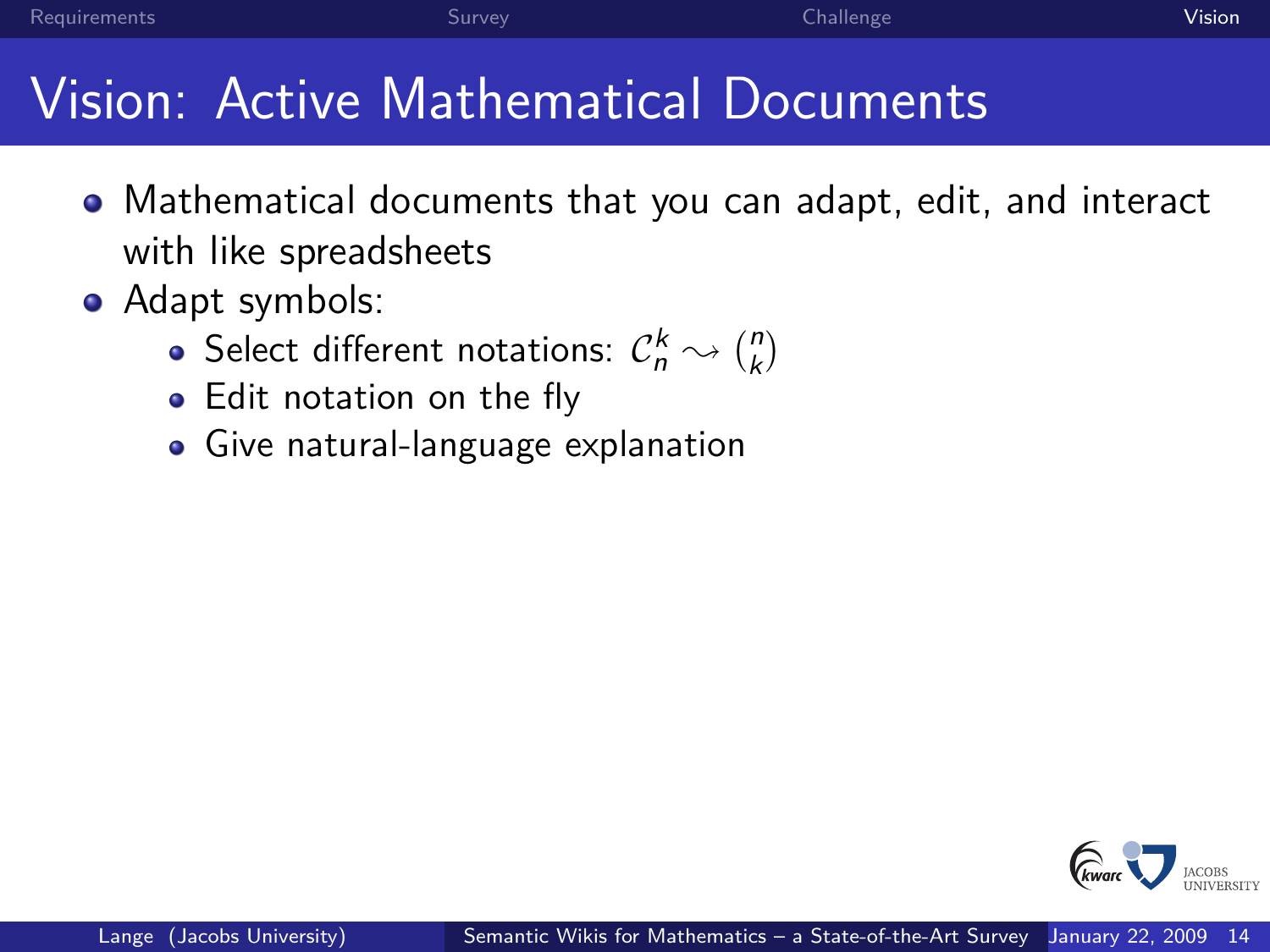## Vision: Active Mathematical Documents

- Mathematical documents that you can adapt, edit, and interact with like spreadsheets
- Adapt symbols:
	- Select different notations:  $C_n^k \leadsto \binom{n}{k}$  $\binom{n}{k}$
	- Edit notation on the fly
	- Give natural-language explanation
- Explain the structure of a formula:
	- Show all brackets:

 $(5\cdot(\varkappa+\varkappa)^{(n+3)})\leq\left((a\cdot b)!\right))\vee\left((\neg\rho)\wedge(\neg(q\leq\pi))\right)$ 

 $\mathsf{Fold} / \mathsf{unfold} / \mathsf{abbreviate}$  subterms:  $\mathsf{\mathcal{W}_{pot}}(R) \leftrightarrow \frac{-e^2}{4\pi\epsilon_0 R}$  $\frac{-e^2}{4\pi\epsilon_0 R/2}$ .

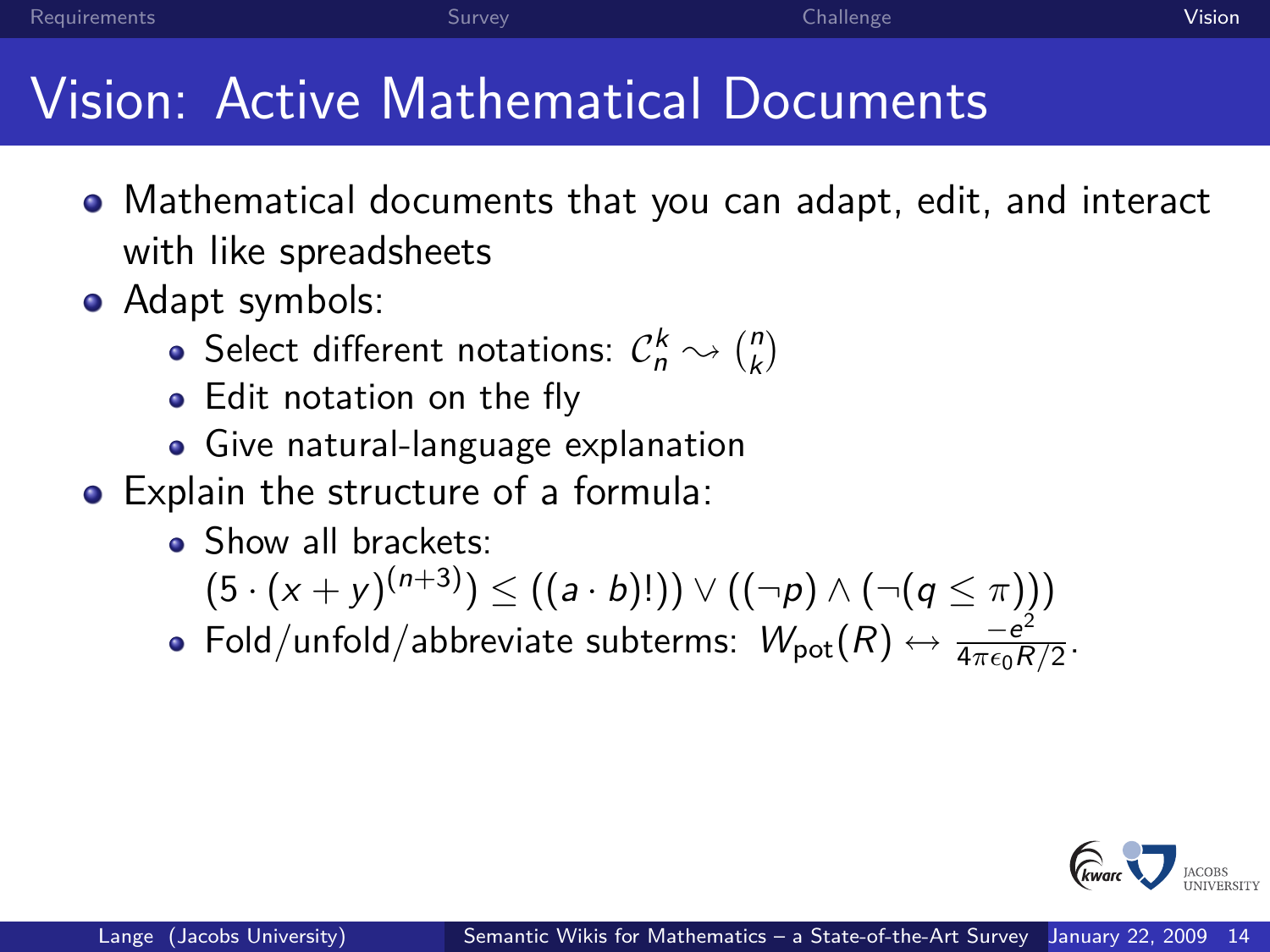## Vision: Active Mathematical Documents

- Mathematical documents that you can adapt, edit, and interact with like spreadsheets
- Adapt symbols:
	- Select different notations:  $C_n^k \leadsto \binom{n}{k}$  $\binom{n}{k}$
	- Edit notation on the fly
	- Give natural-language explanation
- Explain the structure of a formula:
	- Show all brackets:

 $(5\cdot(\varkappa+\varkappa)^{(n+3)})\leq\left((a\cdot b)!\right))\vee\left((\neg\rho)\wedge(\neg(q\leq\pi))\right)$ 

- $\mathsf{Fold} / \mathsf{unfold} / \mathsf{abbreviate}$  subterms:  $\mathsf{\mathcal{W}_{pot}}(R) \leftrightarrow \frac{-e^2}{4\pi\epsilon_0 R}$  $\frac{-e^2}{4\pi\epsilon_0 R/2}$ .
- Interlink symbols and their definitions:
	- Expand a definition
	- Fill concrete values into an expression
	- **Guided tour: explain all definitio[ns](http://kwarc.info) and their definitions**

more.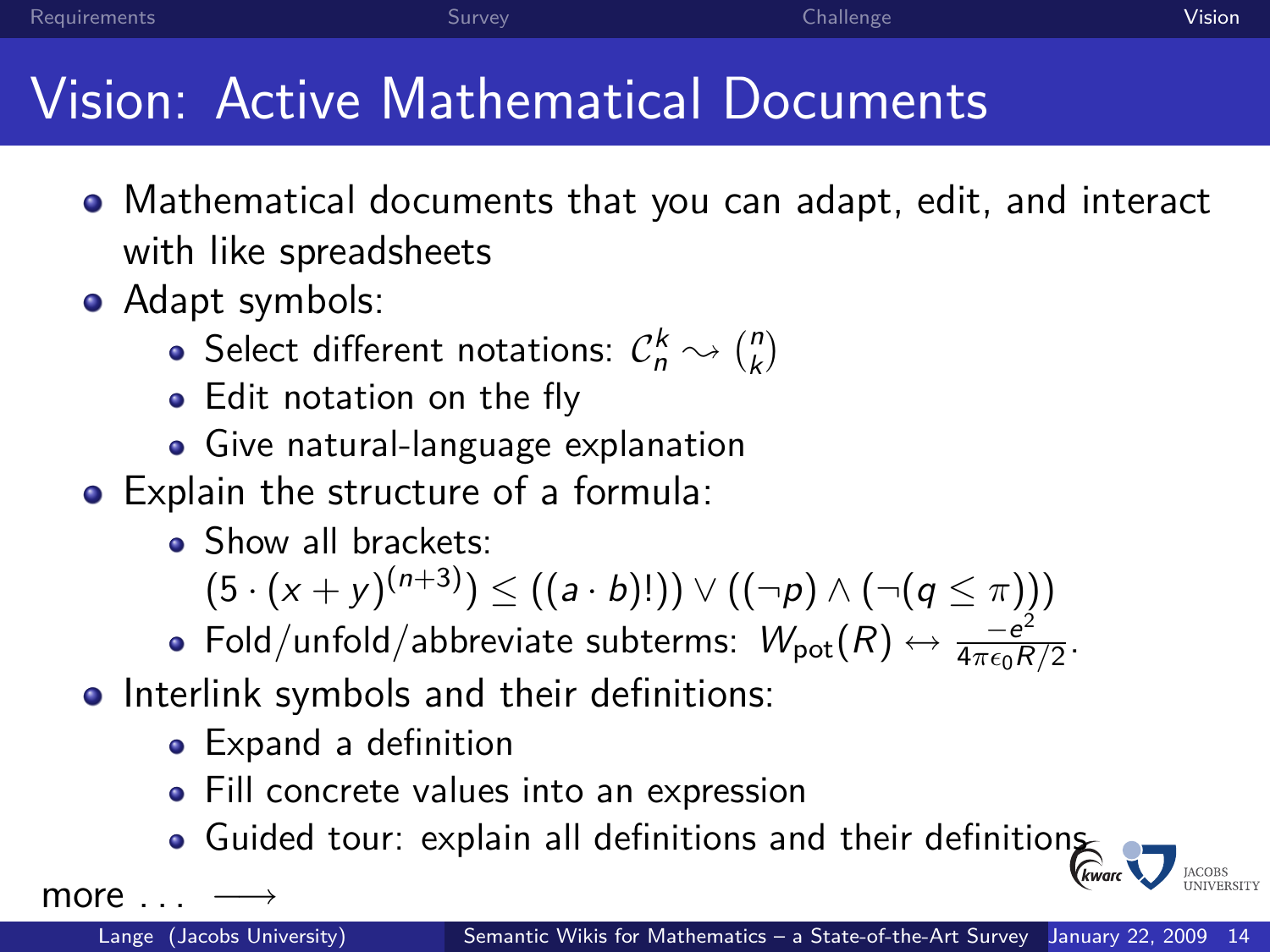# Vision: Active Mathematical Documents (2)

cont'd:

- Select term and then:
	- Search this  $(\rightarrow \text{MathWebSearch},$ <http://search.mathweb.org>)
	- Simplify/solve this
	- Prove this
	- Graph this

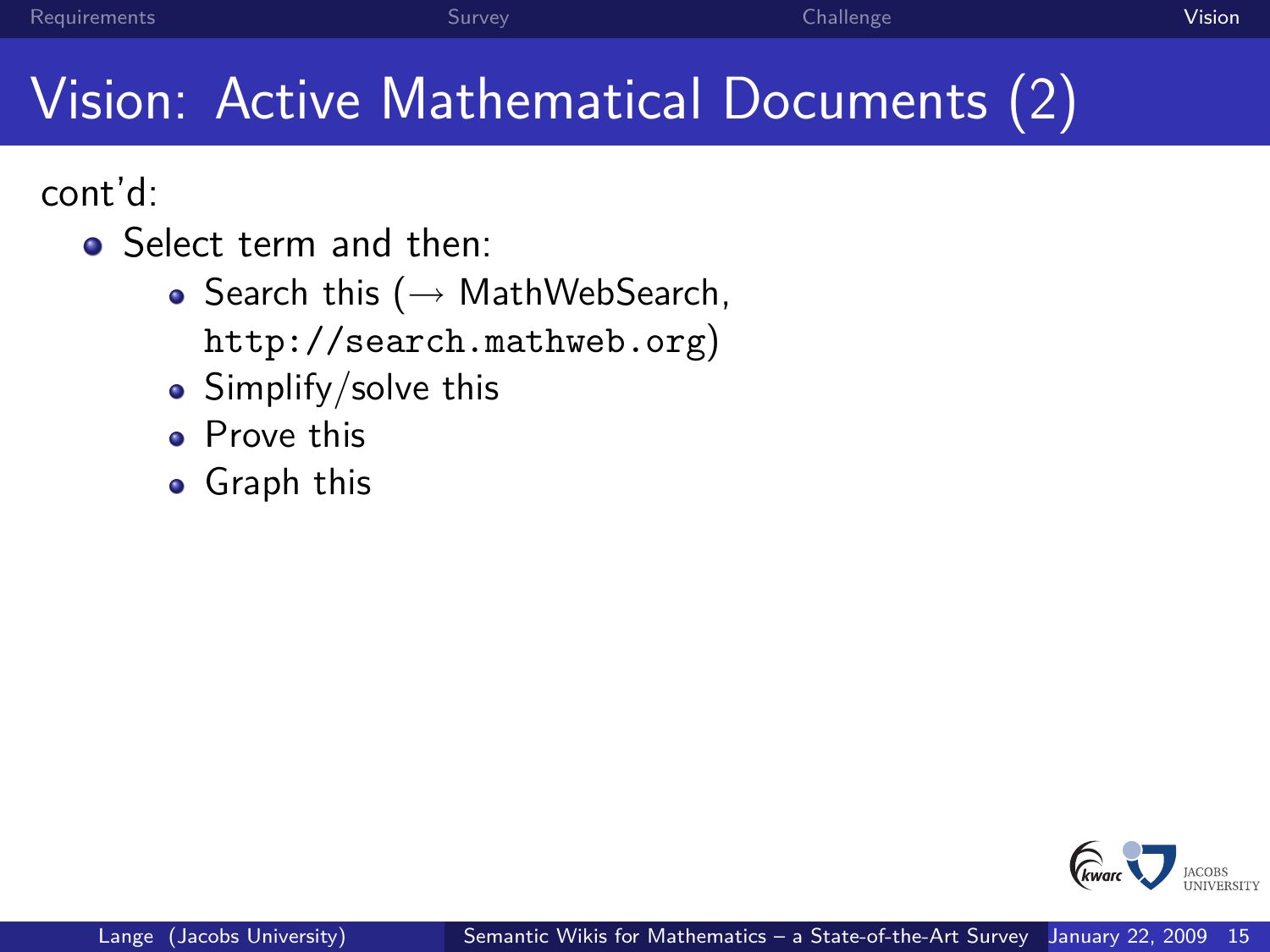# Vision: Active Mathematical Documents (2)

cont'd:

- Select term and then:
	- Search this ( $\rightarrow$  MathWebSearch, <http://search.mathweb.org>)
	- Simplify/solve this
	- Prove this
	- Graph this
- Beyond formulas, browse ...
	- structured proofs
	- rhetorical structures of informal math content